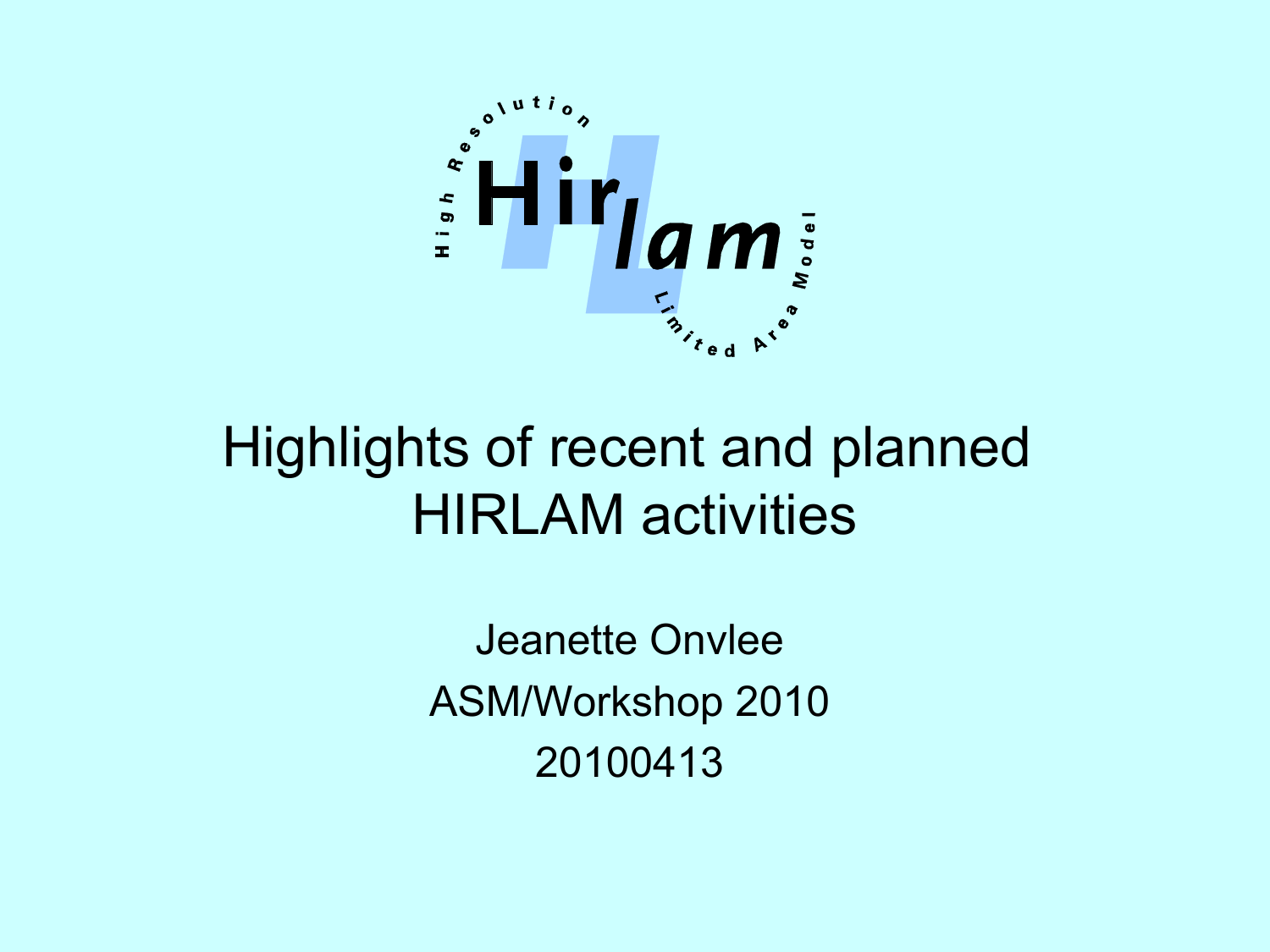## HARMONIE upper air data assimilation

- 3D-VAR:
	- tuning at 2km resolution
	- ensemble DA for more flow-dependent structure functions
- 4D-VAR setup made more sophisticated
- Radar assimilation working week:
	- Tools/plans to make radar input available for all member institutes' radars
	- Tests of radar wind/reflectivity QC and screening
	- Tests of radar wind/reflectivity assimilation at 2km scale: second half of 2010.
- Observation impact assessment:
	- Met.no HARMONIE-4km included in regional OSE for EUCOS.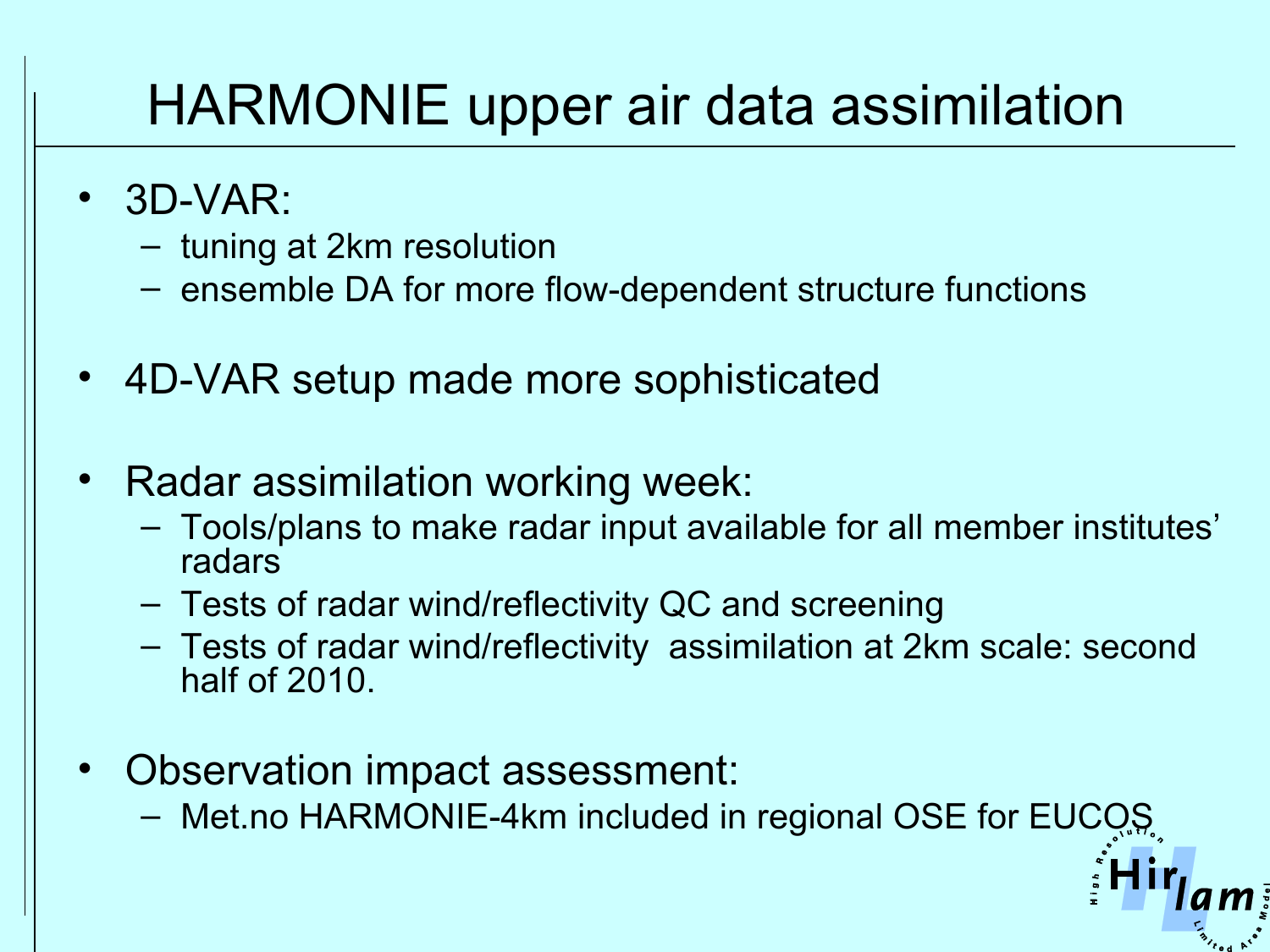

11 stations Area: ALL Temperature Period: 20070607-20070715<br>At 00,12 + 12 24

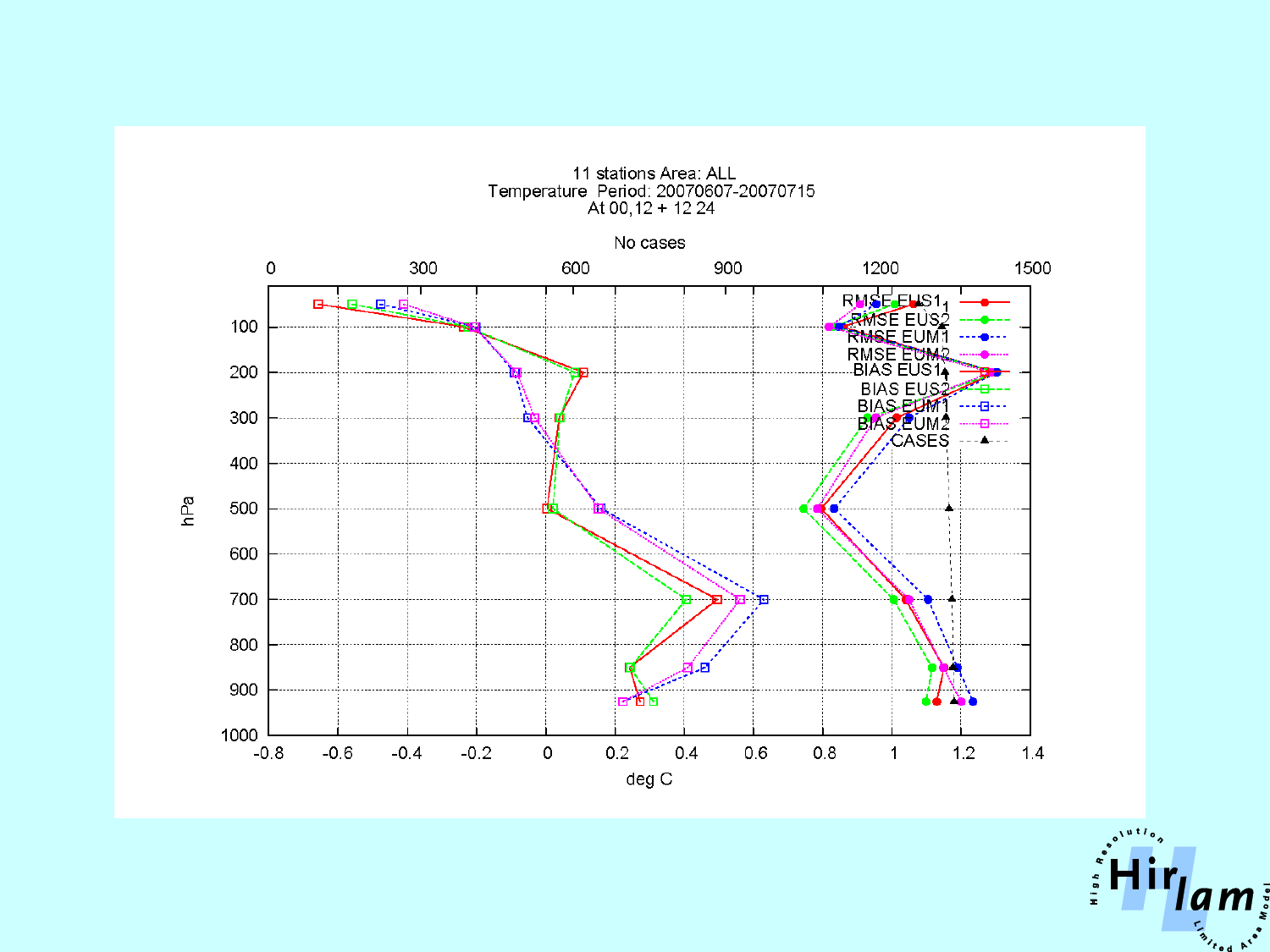# HARMONIE forecast model

- Dynamics:
	- Experimentation with different treatment of extension zone in combination with Boyd's solution
	- NH-VFE, variable map factor testing
- Upper air physics:
	- Convective behaviour: experimentation with microphysics tuning, SLHD and warm bubble experiments
	- 3D-turbulence: setup made, under discussion
	- Experimentation with orographic roughness removal in mountains
	- Inclusion of ECMWF physics (request RCM community)
	- Brac workshop May: first step towards strategic plan for forecast model for next 5-10 years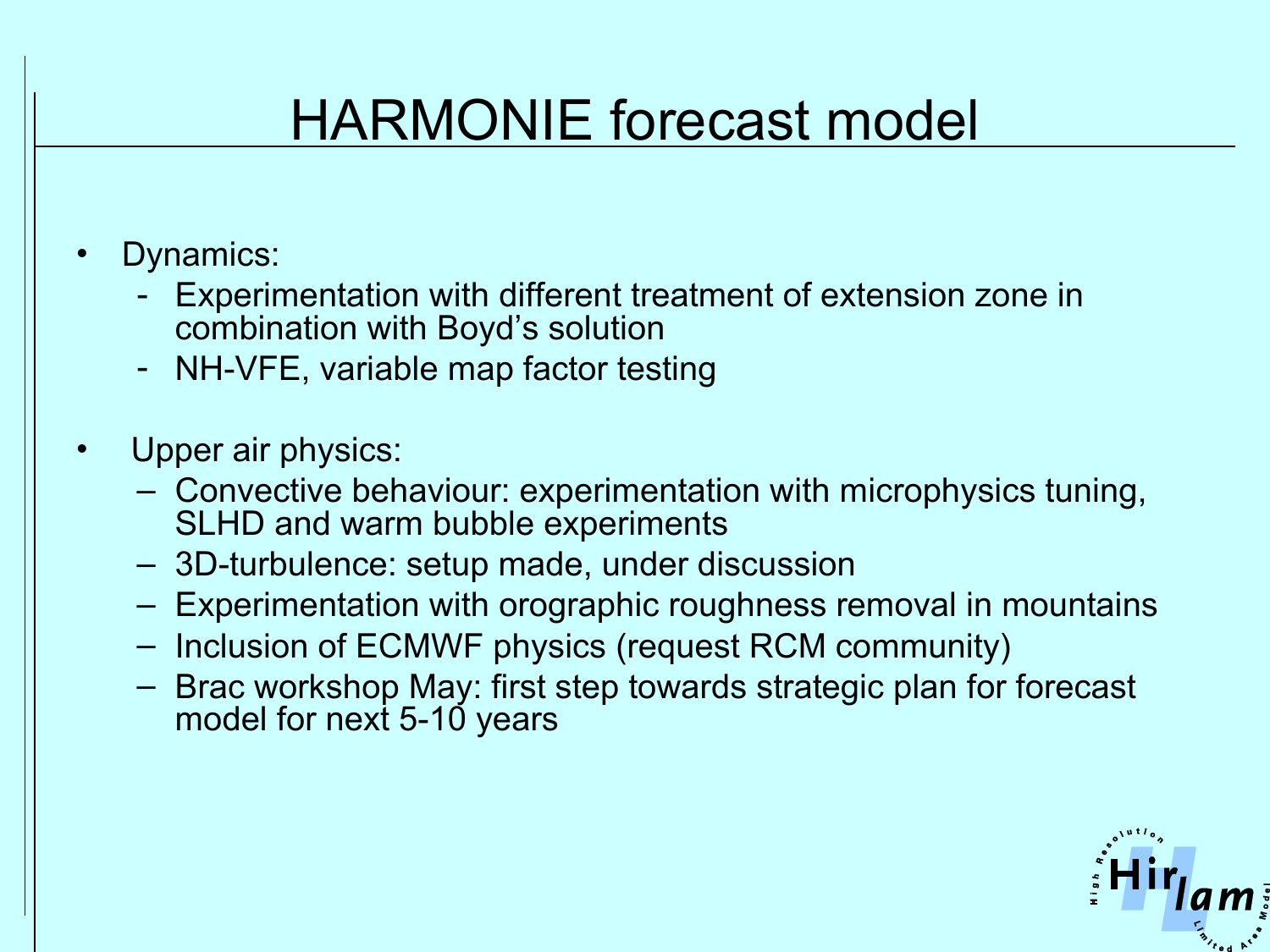### Surface and nesting

- OI/CANARI coupling to AROME/SURFEX (Cy36h1). To be followed up by:
	- Validation
	- Implementation of SEKF
	- Impact assessment of screen level temperatures assimilation
- Soil wetness index scaling
- Snow analysis
- Extended/improved lake database + documentation available
- Nesting experiments for Harmonie-2km
	- Double nest: within which model?
	- Single nest within ECMWF possible?
	- Impact of new ECMWF LBC strategy?
	- Impact of domain size?

Outcome: recommendations for nesting strategy

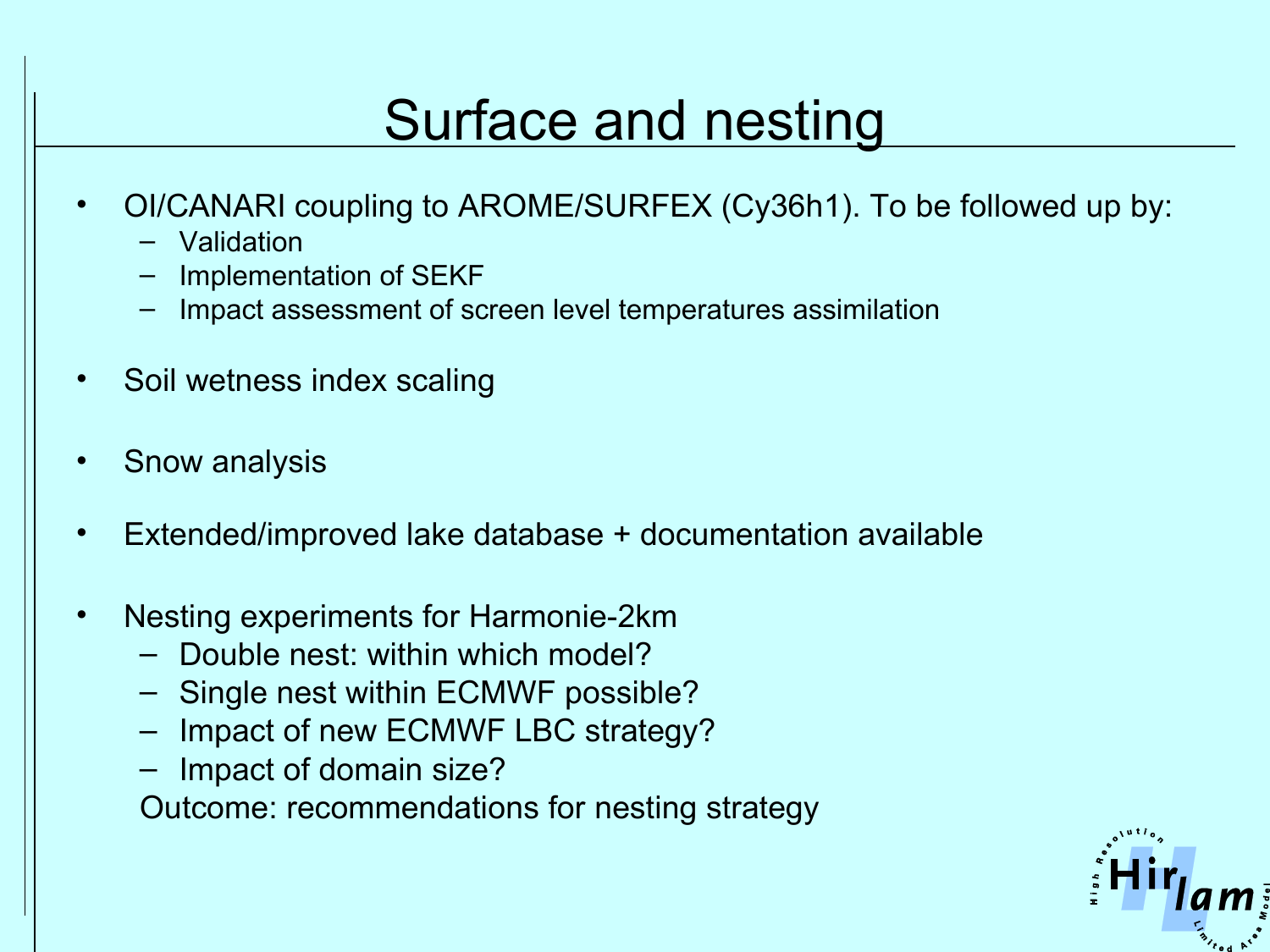## Computational efficiency and portability

- Investigation of scalability and optimization of Harmonie-Arome on FMI Cray: significant speedup, better scalability. Used with >1700 processors.
- Further gain of factor  $\sim$ 5 estimated to be possible (mainly SURFEX)
- FMI experiences beneficial to met.no, AEMET benchmarking
- Arome works well with only few compilers -> deeper code problem?
- Portability: "Hunt" for unitialized variables / arrays ongoing
- Gmake-based build facility MAKEUP useful for benchmarking by vendors, academic use. Tested successfully on many platforms
- "FMI-branch" scripts ported to Cy36h1, code changes under discussion with ALADIN partners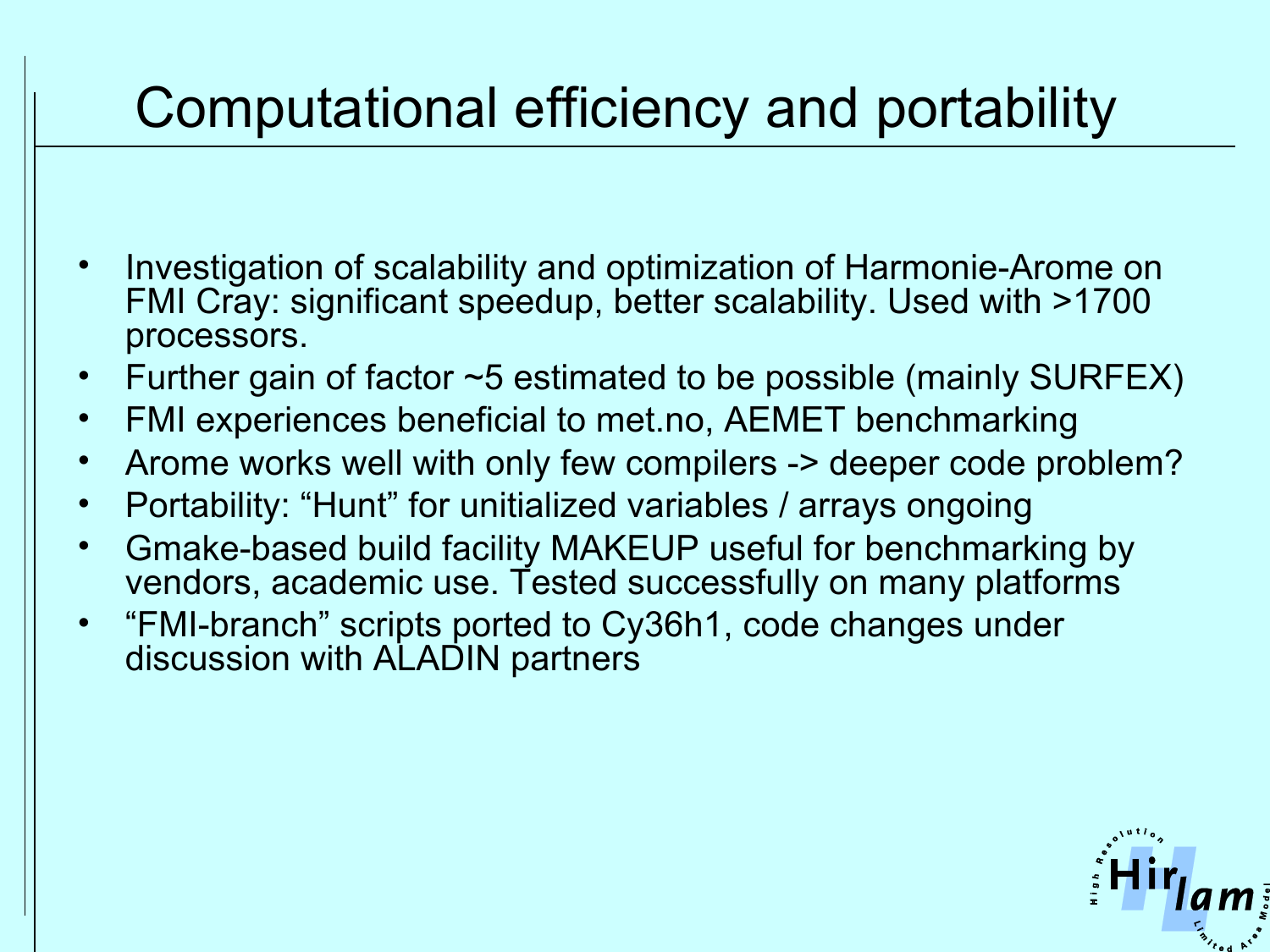Ref.time: SGI Altix 72cores: 8820 sec



AROME 24h Forecast scalability : Evolution

**AROME** status March 2010

 $14$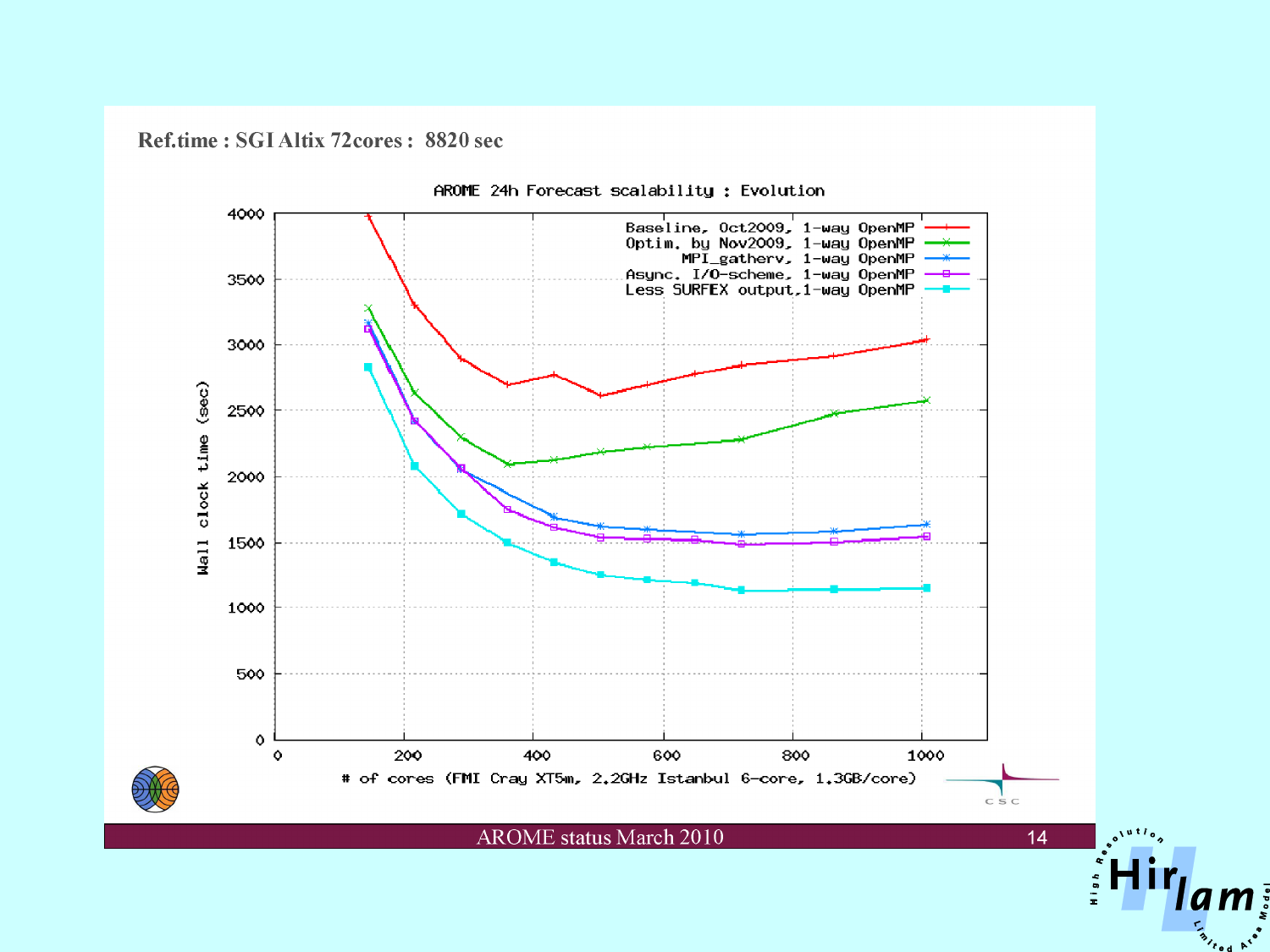# HIRLAM

- Data assimilation methods
	- 4D-VAR papers submitted.
	- Blending in of large scale structure via Jk: impact under study, needs further tuning. To be done later also for Harmonie.
- EUCOS regional OSE's
	- thinning of RS network beyond 100km density leading to noticable degradiations
- Winter weather problems with snow, lake ice and soil ice
- Reference system:
	- V7.3 rc1 in April
	- Chemical branch code released
	- V7.4 release planned at end 2010.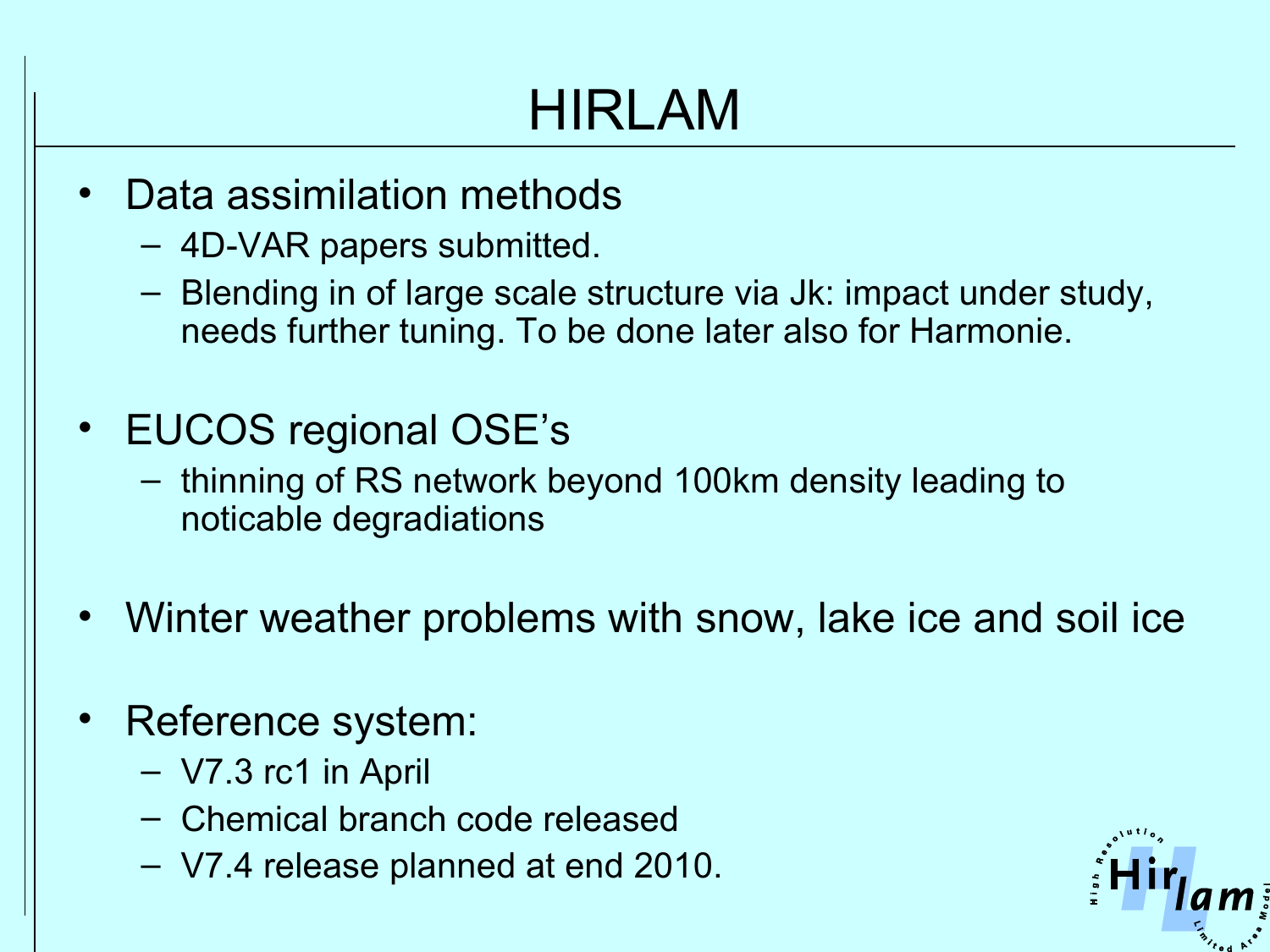# GLAMEPS

- Preparation for operation
	- Real-time runs with ECMWF EPS started February; technical problems to be solved
	- EuroTEPS adapted to "new" EPS (ensemble DA, diabatic SV)
	- Runs to be shifted to 6h, 18h to speed up delivery
	- Product visualization portal set up on Hirlam server (domain name GLAMEPS.org). To be filled in gradually
	- Finalize configuration in summer. RT production expected to start in the fall
- Configuration experiments
	- "old" EuroTEPS consistently slightly better than "old" EPS;
	- multi-model clearly better than single model LAMEPS;
	- impact of resolution increase yet to be assessed;
	- "new" EuroTEPS vs "new" EPS; to be done.
	- If EuroTEPS is not to be used, then use comp. resources to enhance resolution, forecast horizon, possibly domain.
- Ensemble generation methods
	- ETKF, HIRLAM SV's: next phase

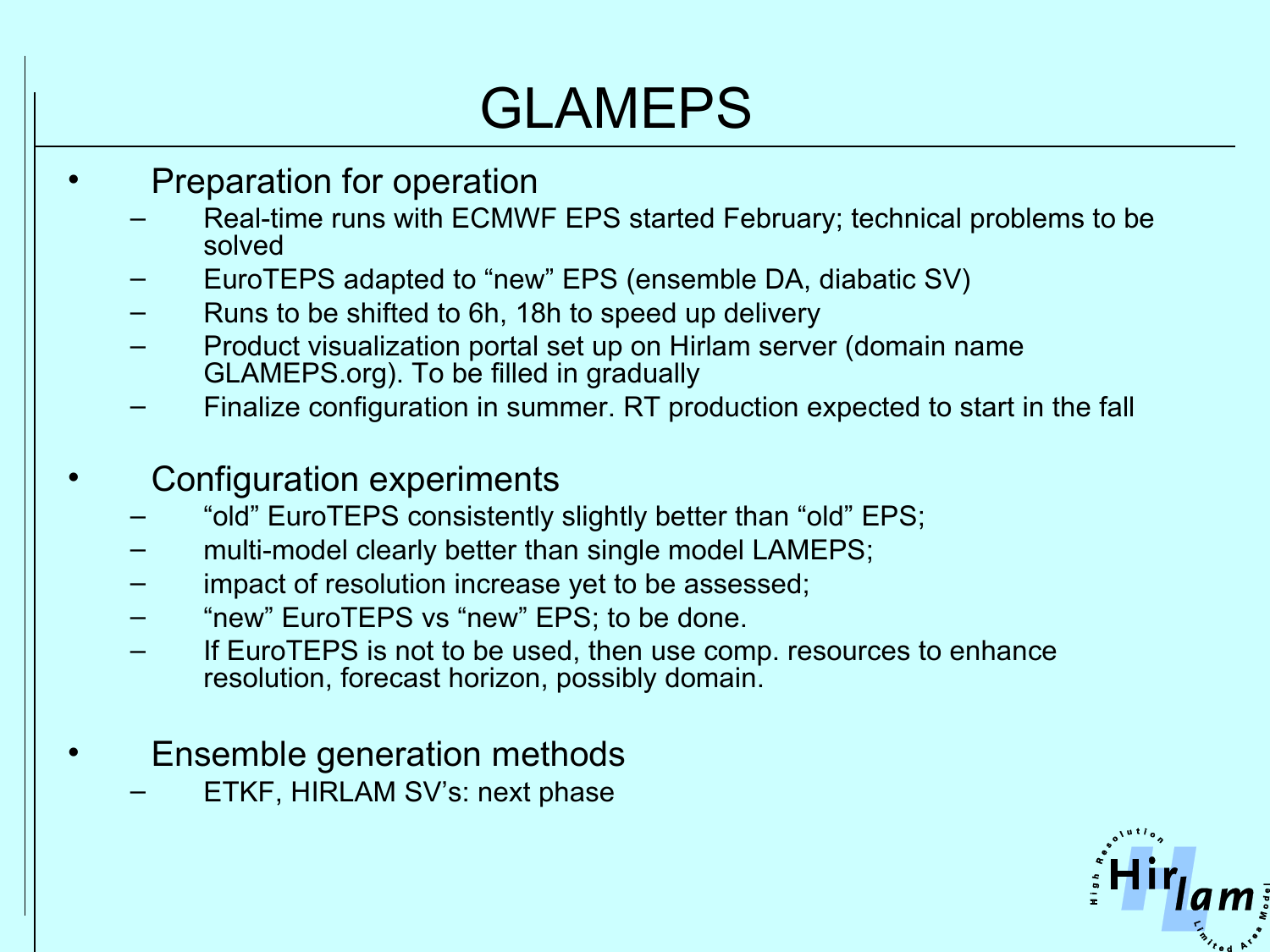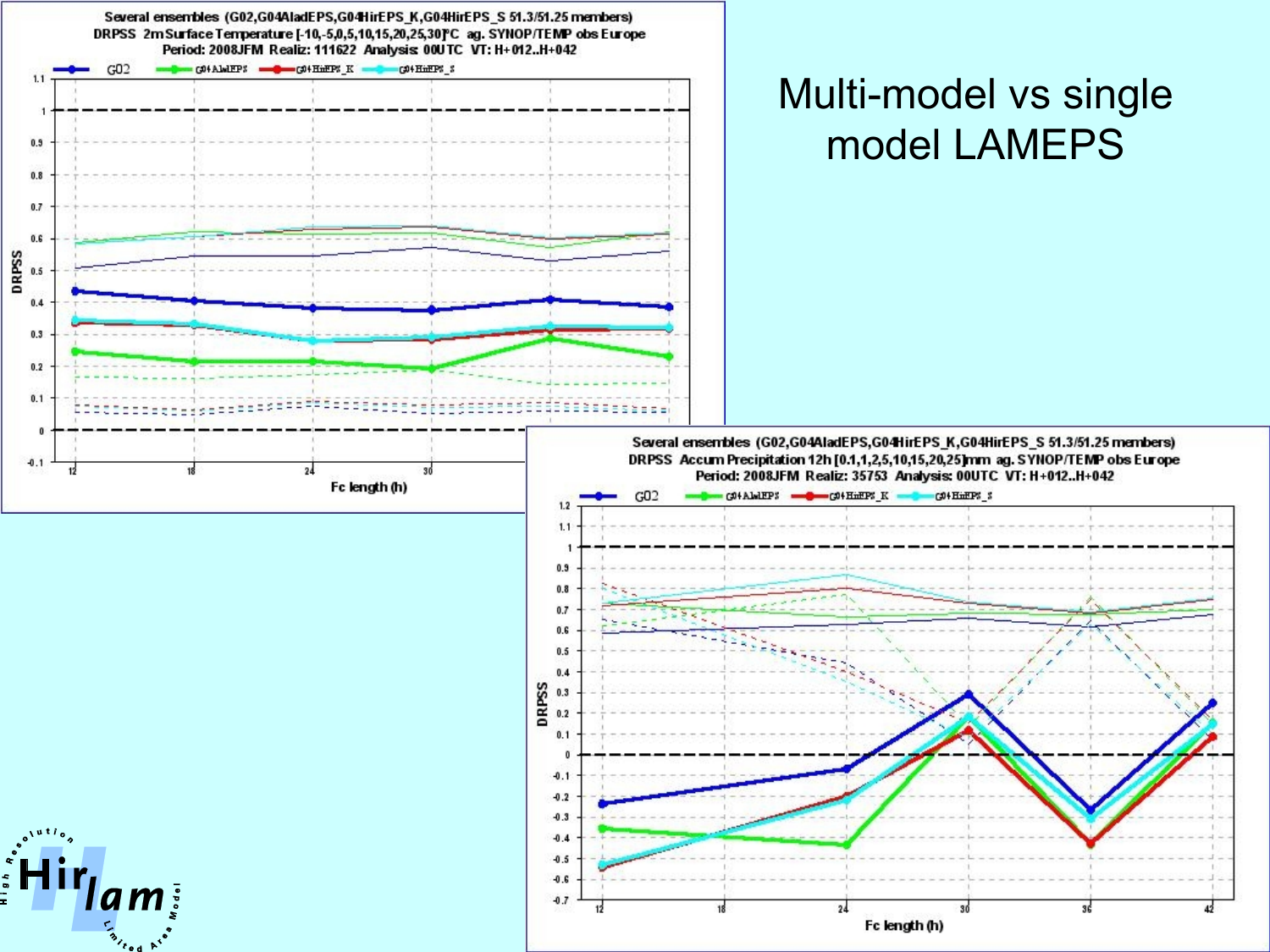#### External review

- External review carried out by Zwieflhofer, Tibaldi, Dudhia
- Health check of ongoing programme positive:
	- Forecast quality improvement
	- Overall compliance to goals/deliverables satisfactory
	- Management performance good, organizational changes during Hirlam-A beneficial
- Recommendations for next phase:
	- Limit objectives and scope of programme
	- Operational cooperation: natural development, but resource allocation and management separately.
	- Enhance user focus
	- Independent evaluation of scientific plans to help reduce dependence of resources on individual/institute priorities
	- Continue and strengthen commitment to partnership with ALADIN